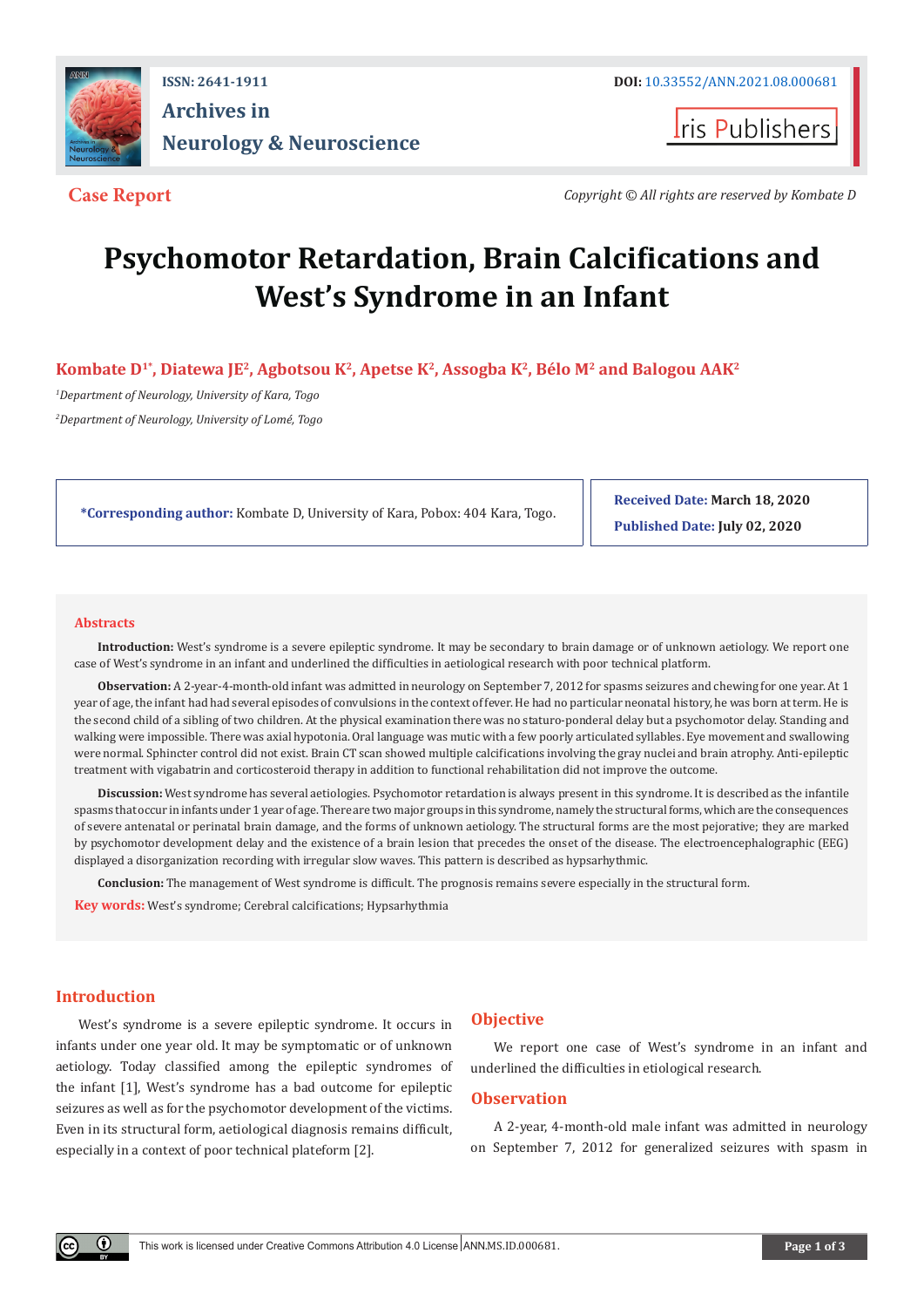flexion and chewing for one year. Psychomotor development was normal up to 1 year of age, at which time the infant would have had several episodes of convulsions in the context of fever, treated with aspirin and valproic acid. A regression of psychomotor acquisitions occurred in a context of repeated spasm. He had no particular neonatal history; he was born at term. He is the second child of a sibling group of two children. His 4-year-old brother was doing well. The examination noticed: a weight of 16 kg, the height was 90 cm. Consciousness was normal on the paediatric Glasgow scale. There was no staturo-ponderal delay but a severe psychomotor retardation on the Bayley III scale [3] with a psychomotor age corresponding to 4 months. Execution of the instructions was impossible. Oral language was mutic with a few poorly articulated syllables. Standing and walking were impossible. There was no autonomy in the sitting position. There was an axial and neck hypotonia with a motor deficit of the four limbs at 3/5 on the muscle testing scale. There was no obvious sensory deficit. The osteotendinous and plantar skin reflexes were weak in the four limbs with a bilateral Babinski sign. Ocular motricity, eye fundus exam and swallowing were normal. The sphincter control did not

exist (urinary and anal). The cerebral computed tomography (CT) scan had shown multiple calcifications predominating in the central gray nuclei and significant brain atrophy (Figure 1).

The EEG recording was disorganized with no baseline rhythm, with hight amplitude slow waves and desynchronization (Figure 2). This pattern was characteristic of West's syndrome, described as a hypsarhythmic pattern. The biologic test displayed a normal blood formula count (Hemoglobin 14g/dl), sedimentation rate 20mm in the first hour, transaminases and gammaglutamyl transferases, blood glucose, creatinine and cerebrospinal fluid were normal. Toxoplasmic serology (Immunoglobulin Gamma and Mu) was negative. Human Immunodeficiency Virus (HIV) and cytomegalovirus (CMV) serology was negative. Thyroid stimulating hormone was normal. However, the diagnosis of Cytomegalovirus infection was based on the appearance of cerebral calcifications. She was treated with intravenous adrenocorticotrophic hormone (ACTH) at 1.6mg/day and then with vigabatrin at 1500 milligrams twice daily, combined with functional readaptation. However, the effectiveness of the treatment after two years was not remarkable The spasms persisted as well as the psychomotor retardation.



**Figure 1:** Cerebral CT scan displaying calcifications of the central gray nuclei.



**Figure 2:** Disorganized electroencephalographic recording with slow waves of high amplitude (black arrow) and desynchronization (hypsarhythmic recording).